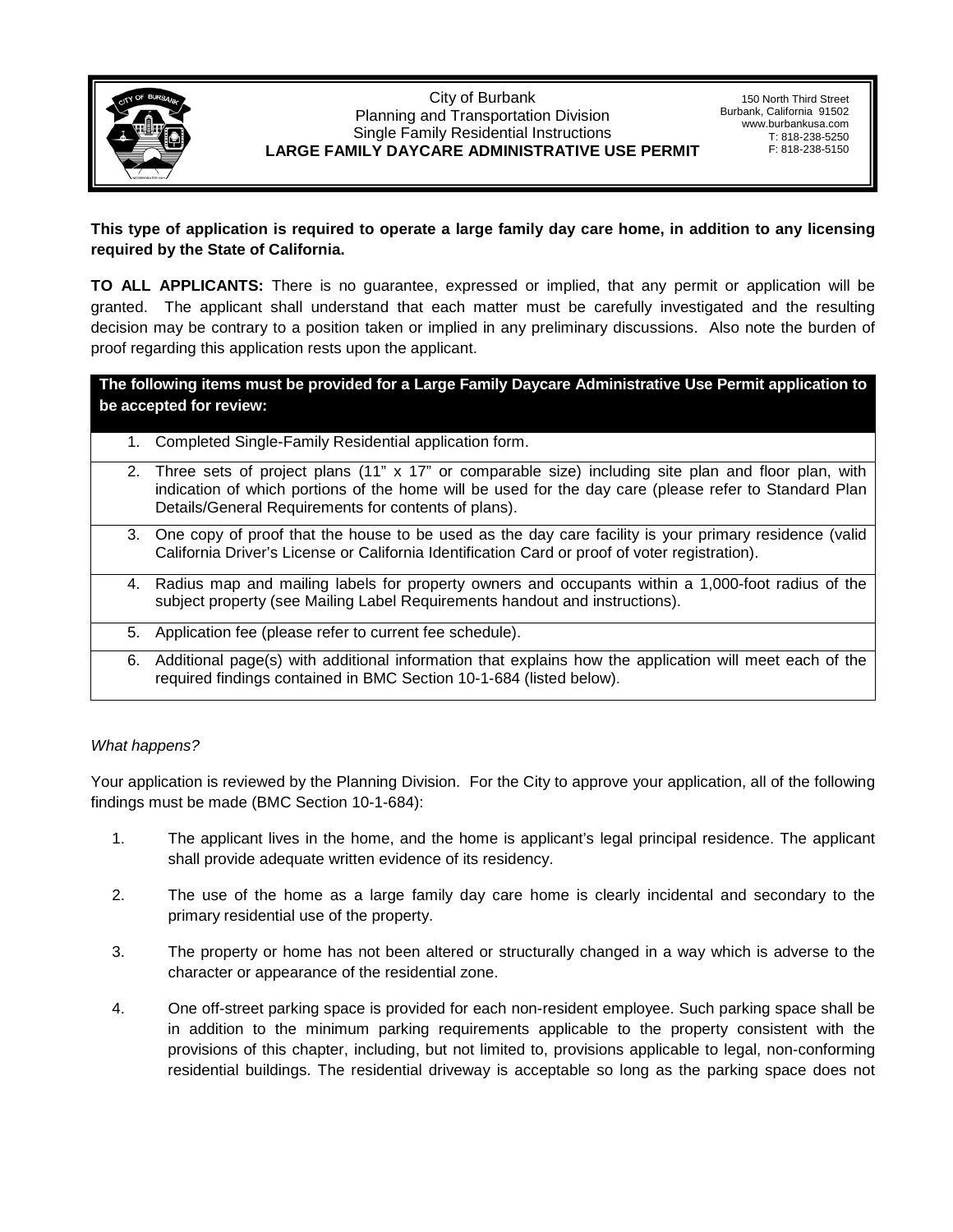conflict with any required child drop-off/pickup area and does not block the public sidewalk or right-ofway.

- 5. The garage is not used for any purpose relating to the care giving of the children unless it has been converted in accordance with the provisions of this chapter. Replacement parking (if needed) is sufficient to comply with the requirements of this chapter, including the provisions of this section.
- 6. Procedures for the loading and unloading of children from vehicles have been submitted by applicant and are sufficient. If there is not sufficient on-street parking to allow for the safe loading and unloading of children from vehicles, the driveway shall be used for this purpose. The public sidewalk and/or rightof-way shall not be blocked while completing the loading and unloading process. Double parking in the street is prohibited. The applicant shall be responsible for the safe loading and unloading of children and shall distribute a notice of loading and unloading procedures to all persons that utilize services of the large family day care home. Day care provider is responsible for adherence to these rules.
- 7. If the residence is located on a major arterial street, there is a drop-off/pickup area designed to prevent vehicles from backing onto the major arterial roadway.
- 8. No signs or other indication will identify the residence as a large family day care home are visible from the right-of-way.
- 9. There shall be a minimum distance of 500 feet between the parcel on which the large family day care home is located and the nearest parcel containing a licensed large family day care home.
- 10. No more than one large family day care home shall be permitted within a 500-foot radius of any child day care facility or elementary school.
- 11. The applicant is in compliance with all applicable regulations of the Fire Department and the Building Official regarding health and safety requirements.
- 12. The applicant has applied for a large family day care home license from the State of California Department of Social Services.
- 13. The applicant shall not allow smoking within the residence when any of the children being cared for are present in the residence.

Your house will be inspected by staff from the Planning Division, Building Division, and Fire Department to ensure that your property complies with all applicable regulations of the Burbank Municipal Code, California Building Code, and California Fire Code.

Before action is taken by the Community Development Director to approve or disapprove your application, notice of the pending decision will be mailed to all property owners and tenants of properties within a 1,000-foot radius of your property. Any property owner or tenant within a 100-foot radius of your property (including you as the applicant) may appeal the Community Development Director's decision to the Planning Board within 15 days of the mailing date of the decision. If no appeal is filed, the Director's decision is final. If an appeal is filed, the matter is scheduled for a public hearing at the Planning Board (additional sets will be required if the decision is appealed).